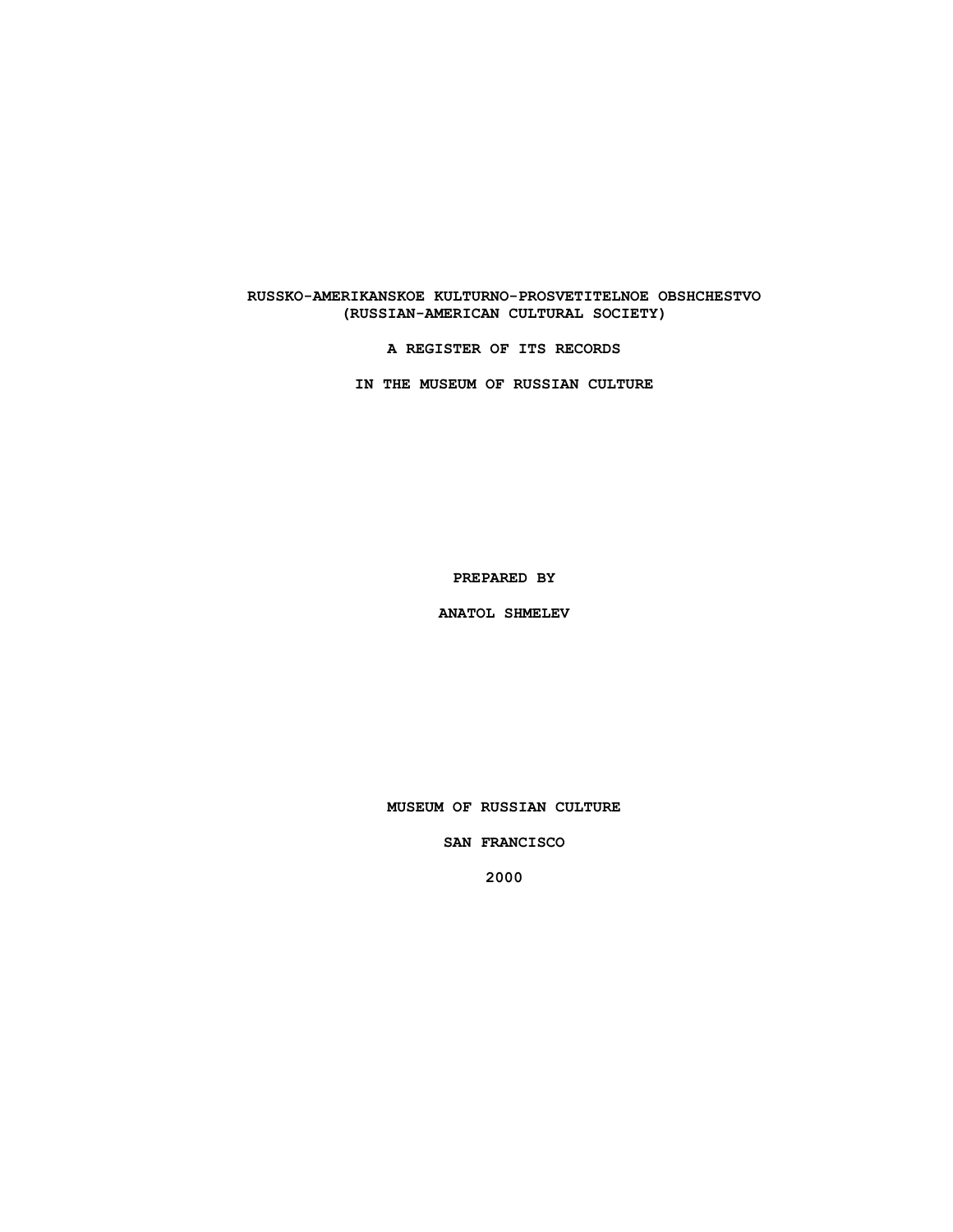### **SCOPE AND CONTENT NOTE**

### **RUSSKO-AMERIKANSKOE KULTURNO-PROSVETITELNOE OBSHCHESTVO RECORDS**

**The Society of Russian Engineers (Russkii inzhenernyi kruzhok) was originally established in Los Angeles in 1924, and reorganized in 1975 as the Russkoamerikanskoe kul'turno-prosvetitel'noe obshchestvo (Russian-American Cultural Society). The materials in this collection reflect the activities of this organization (lectures, concerts and other social events), and include correspondence, flyers, founding and liquidation documents, membership lists, minutes of meetings, and similar matter.**

**Detailed processing and preservation microfilming for these materials were made possible by a generous grant from the National Endowment for the Humanities and by matching funds from the Hoover Institution and Museum of Russian Culture. The grant also provides depositing a microfilm copy in the Hoover Institution Archives. The original materials and copyright to them (with some exceptions) are the property of the Museum of Russian Culture, San Francisco. A transfer table indicating corresponding box and reel numbers is appended to this register.**

**The Hoover Institution assumes all responsibility for notifying users that they must comply with the copyright law of the United States (Title 17 United States Code) and Hoover Rules for the Use and Reproduction of Archival Materials.**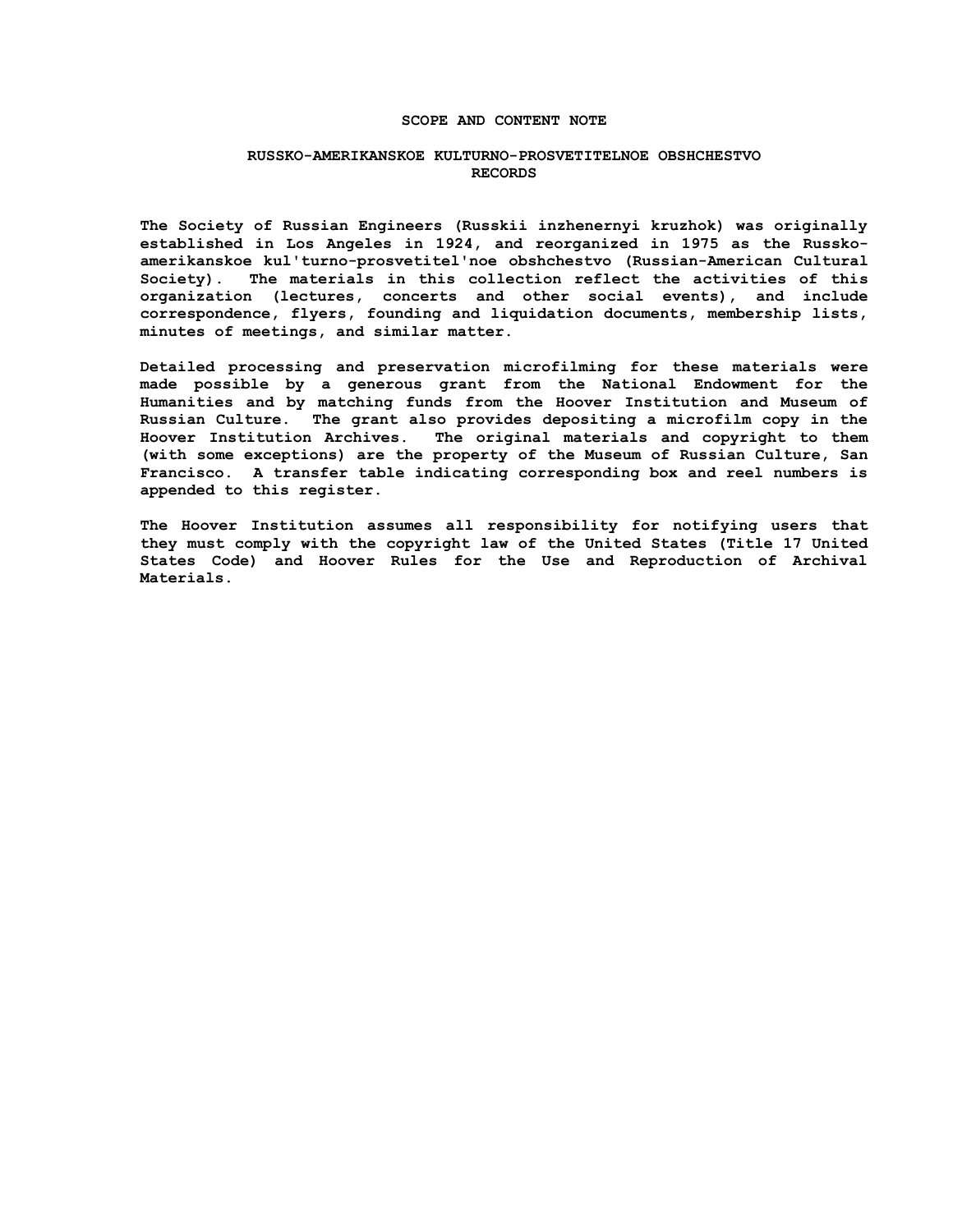### **REGISTER**

## **RUSSKO-AMERIKANSKOE KULTURNO-PROSVETITELNOE OBSHCHESTVO RECORDS**

#### **SERIES DESCRIPTION:**

## **Box Nos Series**

**1-2 OFFICE FILE, 1925-1999. Catalog, correspondence, financial records, founding documents, membership records, minutes of meetings, and other matter, arranged alphabetically by physical form**